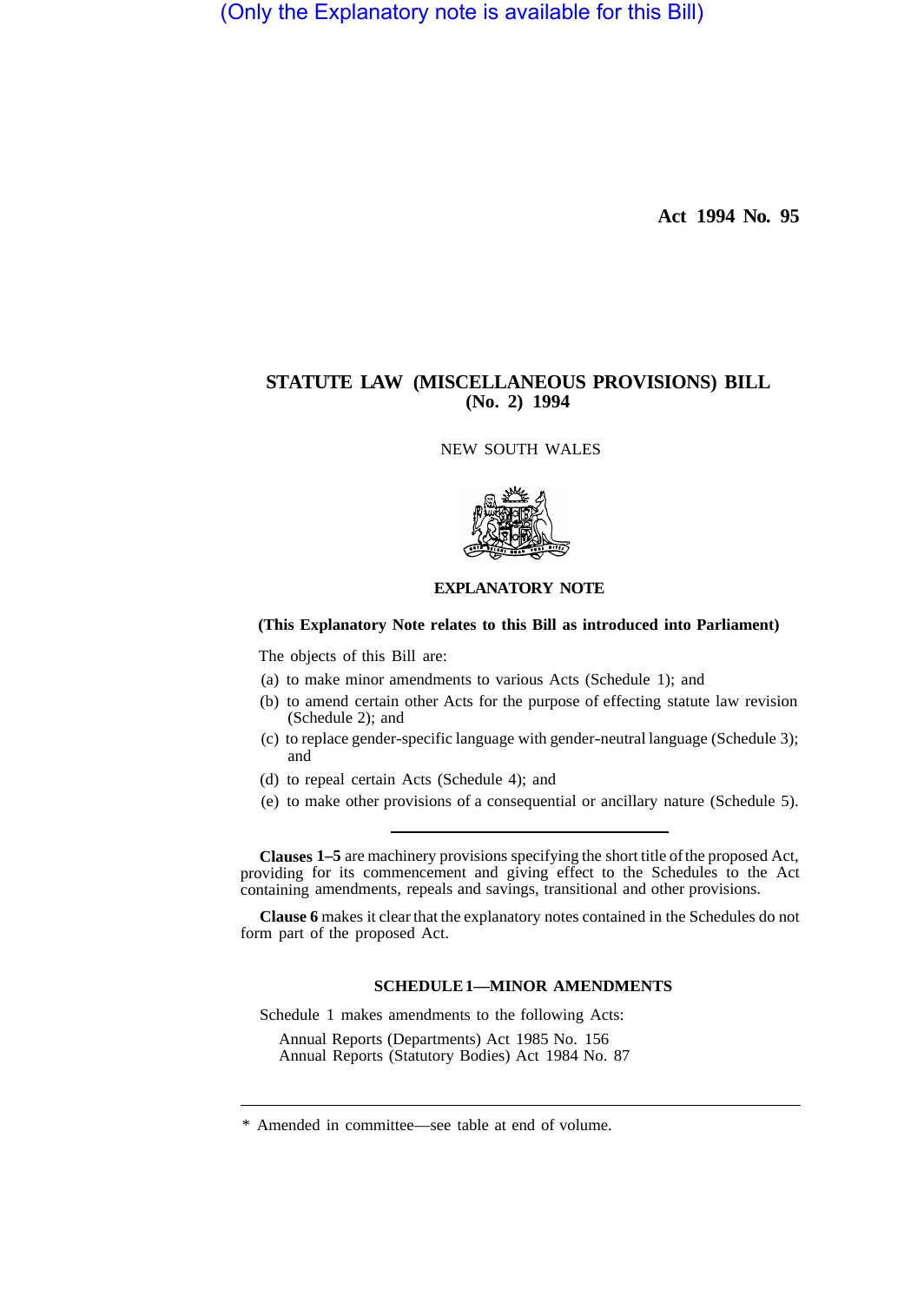*Statute Law (Miscellaneous Provisions) (No. 2) 1994 [Act 1994 No. 95]* 

Associations Incorporation Act 1984 No. 143 Bush Fires Act 1949 No. 31 Business Names Act 1962 No. 11 Children (Criminal Proceedings) Act 1987 No. 55 Compensation Court Act 1984 No. 89 Disability Services Act 1993 No. 3 District Court Act 1973 No. 9 Election Funding Act 1981 No. 78 Health Care Complaints Act 1993 No. 105 Infants' Home, Ashfield, Act 1924 No. 13 Justices Act 1902 No. 27 Local Courts Act 1982 No. 164 Mining Act 1992 No. 29 Native Title (New South Wales) Act 1994 No. 45 Occupational Health and Safety Act 1983 No. 20 Ombudsman Act 1974 No. 68 Petroleum (Onshore) Act 1991 No. 84 Poisons Act 1966 No. 31 Police Service Act 1990 No. 47 Poultry Meat Industry Act 1986 No. 101 Prevention of Cruelty to Animals Act 1979 No. 200 Public Finance and Audit Act 1983 No. 152 Reprints Act 1972 No. 48 South-west Tablelands Water Supply Administration Act 1941 No. 36 Sporting Injuries Insurance Act 1978 No. 141 Strata Titles (Leasehold) Act 1986 No. 219 Teacher Housing Authority Act 1975 No. 27 Trade Measurement Act 1989 No. 233 University of Technology, Sydney, Act 1989 No. 69 Very Fast Train (Route Investigation) Act 1989 No. 44 Women's College Act 1902 No. 71

The Schedule also amends the Local Courts Regulation 1994.

The amendments to each Act and to the Regulation are explained in detail in the explanatory note relating to the Act concerned set out in Schedule **1.** 

Where necessary, provisions of a saving, transitional or other nature relating to the amendment concerned have also been set out in Schedule 1.

#### **SCHEDULE 2—AMENDMENTS BY WAY OF STATUTE LAW REVISION**

**Schedule 2** amends certain other Acts for the purpose of effecting statute law revision. A number of other amendments are made relating to formal drafting matters and minor corrections.

The amendments to each Act are explained in detail in the explanatory note relating to the Act concerned set out in Schedule 2.

2